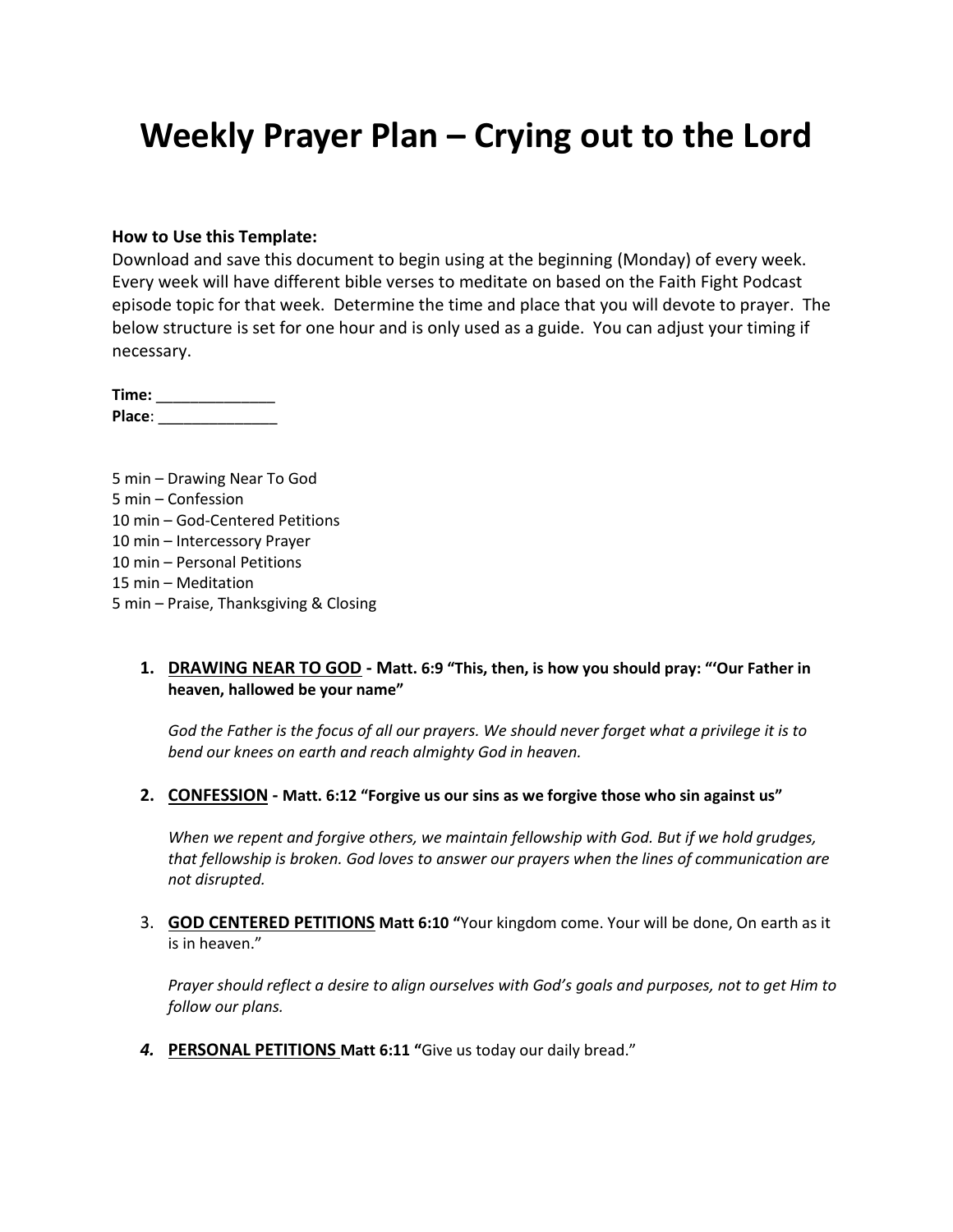*We are dependent upon the Lord for our needs and He wants us to come to Him with our requests.*

5. **MEDITATION Joshua 1:8** "Keep this Book of the Law always on your lips; meditate on it day and night, so that you may be careful to do everything written in it. Then you will be prosperous and successful."

*Meditation is thinking about the word of God to understand what it means in the context of the scripture and how it can apply to your life today. The Word of God is powerful enough to still be relevant in your life today even though it was written thousands of years ago.*

#### **Read through the scripture passages for today as listed below:**

Meditational Verses Monday: Mark 5:21-43 Tuesday: Mark 10:46-52 Wednesday: Psalms 34:1-22 Thursday: 1 Chronicles 4:9-10 Friday: 2 Samuel 12:1-25 Saturday: Lamentations 2:1-22 Sunday: 1 Samuel 1:1-28

**Once you have read the scripture for today, write down your answer to the questions below or any other insight/revelation that you receive in your prayer journal.** 

- 1. Is there a promise to claim?
- 2. Is there a lesson to learn?
- 3. Is there a blessing to enjoy?
- 4. Is there a command to obey?
- 5. Is there a sin to avoid?
- 6. Is there a new thought to carry with me?
- **6. PRAISE & THANKSGIVING 1 John 5:14-15** "This is the confidence we have in approaching God: that if we ask anything according to his will, he hears us. And if we know that he hears us whatever we ask—we know that we have what we asked of him."

We can end our prayer time with confidence that God has heard our prayer and will *answer in His perfect timing. Demonstrate your faith in Him by showing thanks before you see the answer to your prayers.*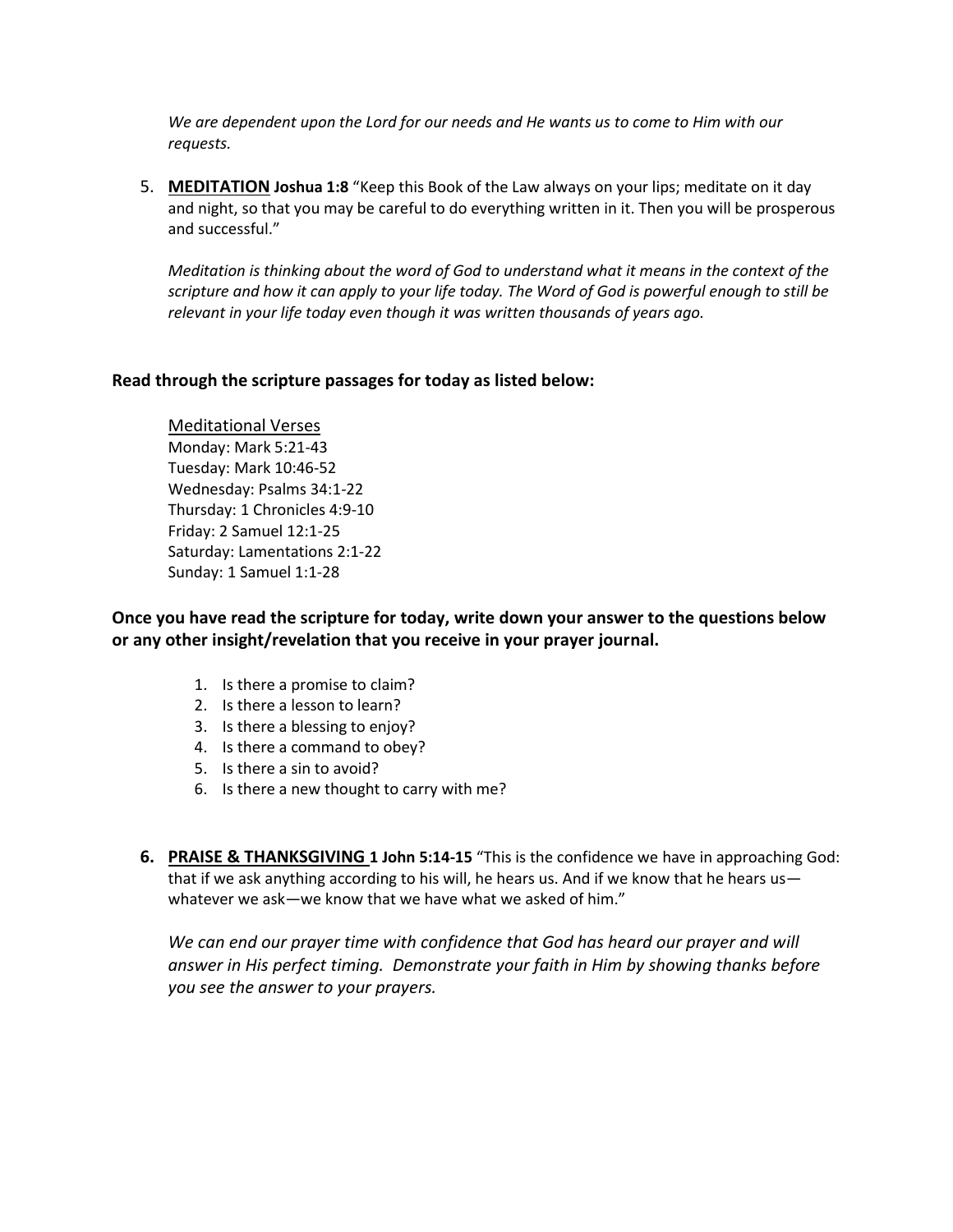# **Bible Verses & Notes - Crying out to the Lord**

1 Peter 5:7 says that we can cast all our anxieties on him because we cares for us. I had to remind myself of this over and over recently as I started to think something was hopeless. But with God there is always hope. I turned my care over to God and used that emotion to cry out to God with my whole heart. There are a lot of examples of people pouring out their heart and crying out to God for help. When it's all but hopeless, they cried out and God answered their request. We have to believe that as we cry out to God that he will answer our request as well. Let me share some examples from the Bible of this to build up your faith.

### **Blind Bartimaeus**

*Then they came to Jericho. As Jesus and his disciples, together with a large crowd, were leaving the city, a blind man, Bartimaeus (which means "son of Timaeus"), was sitting by the roadside begging. When he heard that it was Jesus of Nazareth, he began to shout, "Jesus, Son of David, have mercy on me!" Many rebuked him and told him to be quiet, but he shouted all the more, "Son of David, have mercy on me!" Jesus stopped and said, "Call him." So they called to the blind man, "Cheer up! On your feet! He's calling you." Throwing his cloak aside, he jumped to his feet and came to Jesus. "What do you want me to do for you?" Jesus asked him. The blind man said, "Rabbi, I want to see." "Go," said Jesus, "your faith has healed you." Immediately he received his sight and followed Jesus along the road. - Mark 10:46-52 NIV*

The fact that Bartimaeus called Jesus the Son of David shows that he recognized Jesus as the Messiah. His faith in Jesus and his boldness to cry out in that moment brought about his healing. And regardless of the people who were talking him to keep quite he still cried out to Jesus even more. When you are in a desperate place and need Jesus, cry out to him and don't let anyone keep you quiet.

## **Story of Jabez**

*Jabez was more honorable than his brothers. His mother had named him Jabez, saying, "I gave birth to him in pain." Jabez cried out to the God of Israel, "Oh, that you would bless me and enlarge my territory! Let your hand be with me, and keep me from harm so that I will be free from pain." And God granted his request. - 1 Chronicles 4:9-10 NIV*

In this time a persons name had weight. It meant something (either good or bad) and that meaning usually carried them around for the rest of their lives. This verse says that the name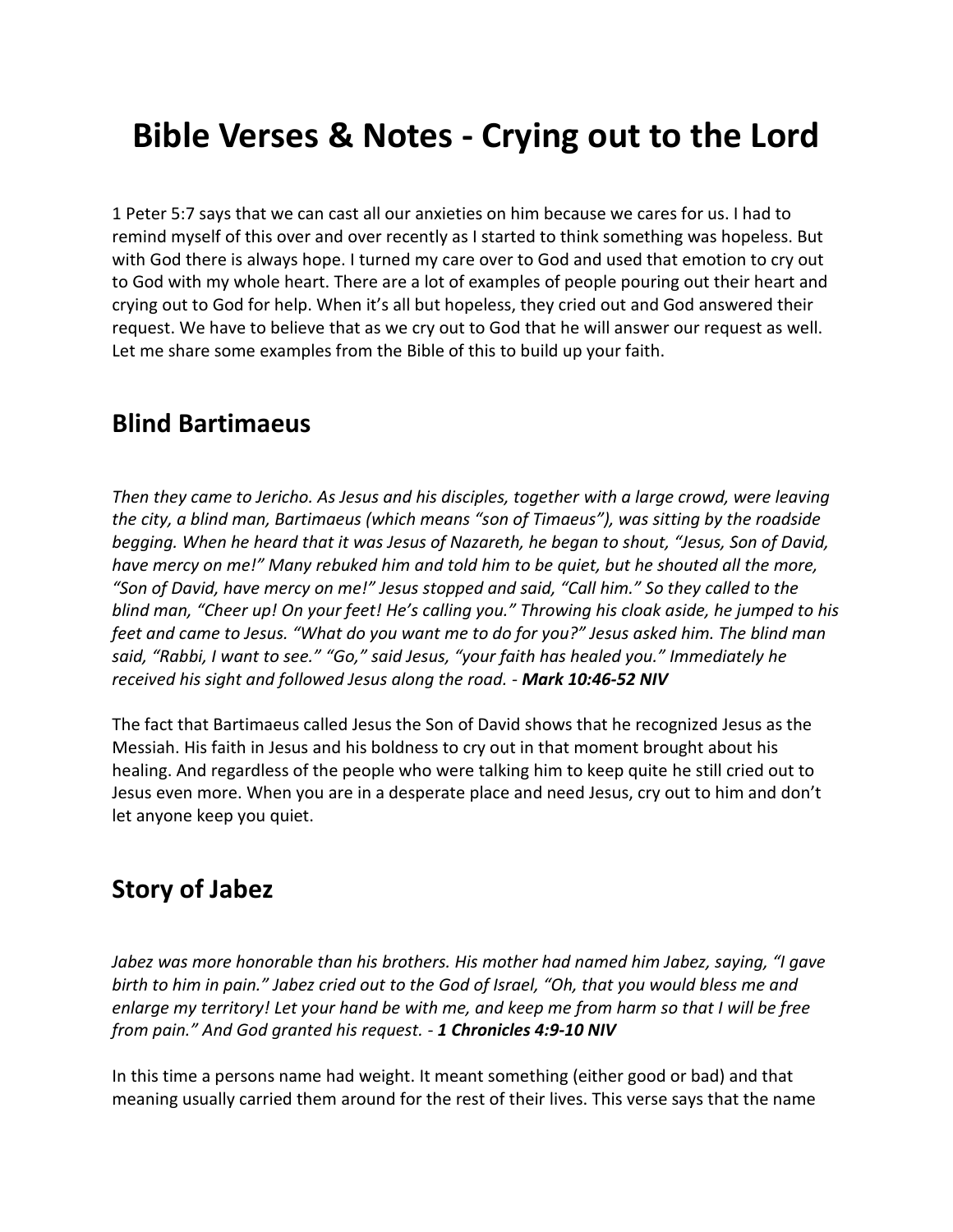Jabez means he was born in pain. Jabez cried out to God and boldly asked for God to bless him, help his work be successful, be with him, and to keep him free from pain. And God granted his request. This is pretty much all we know about Jabez with out going deeper into the text. The takeaway here is that regardless of what other may have put on you, you can still cry out to God and he will answer and deliver you from all injustice. Even if it was at the hands of your parents like in this case.

## **David & Bathsheba**

*"After Nathan had gone home, the Lord struck the child that Uriah's wife had borne to David, and he became ill. David pleaded with God for the child. He fasted and spent the nights lying in sackcloth on the ground. The elders of his household stood beside him to get him up from the ground, but he refused, and he would not eat any food with them. On the seventh day the child died. David's attendants were afraid to tell him that the child was dead, for they thought, "While the child was still living, he wouldn't listen to us when we spoke to him. How can we now tell him the child is dead? He may do something desperate." David noticed that his attendants were whispering among themselves, and he realized the child was dead. "Is the child dead?" he asked. "Yes," they replied, "he is dead." Then David got up from the ground. After he had washed, put on lotions and changed his clothes, he went into the house of the Lord and worshiped. Then he went to his own house, and at his request they served him food, and he ate.* 

*Then David comforted his wife Bathsheba, and he went to her and made love to her. She gave birth to a son, and they named him Solomon. The Lord loved him; - 2 Samuel 12:15-20, 24 NIV*

Mourning the loss of a child is probably the most bitter experience that anyone will have to deal with. The verses we read said that David spent time fasting and nights lying in sackcloth on the ground crying out to God to save the child. Once the child passed away, God in his love then blessed David and Bathsheba with other children including their son Solomon. He was known as the wisest and wealthiest people of all time and he was responsible for bringing rebuilding the temple in Jerusalem. So as you cry out to God, even in your pain. Know that he will answer in ways that far exceeded your expectations.

## **This poor man**

*This poor man called, and the Lord heard him; he saved him out of all his troubles. - Psalms 34:6 NIV*

This verse is so powerful. All we know was that this was a man who was poor and had many troubles. Without going into details, the Bible says that God saved him out of ALL his troubles.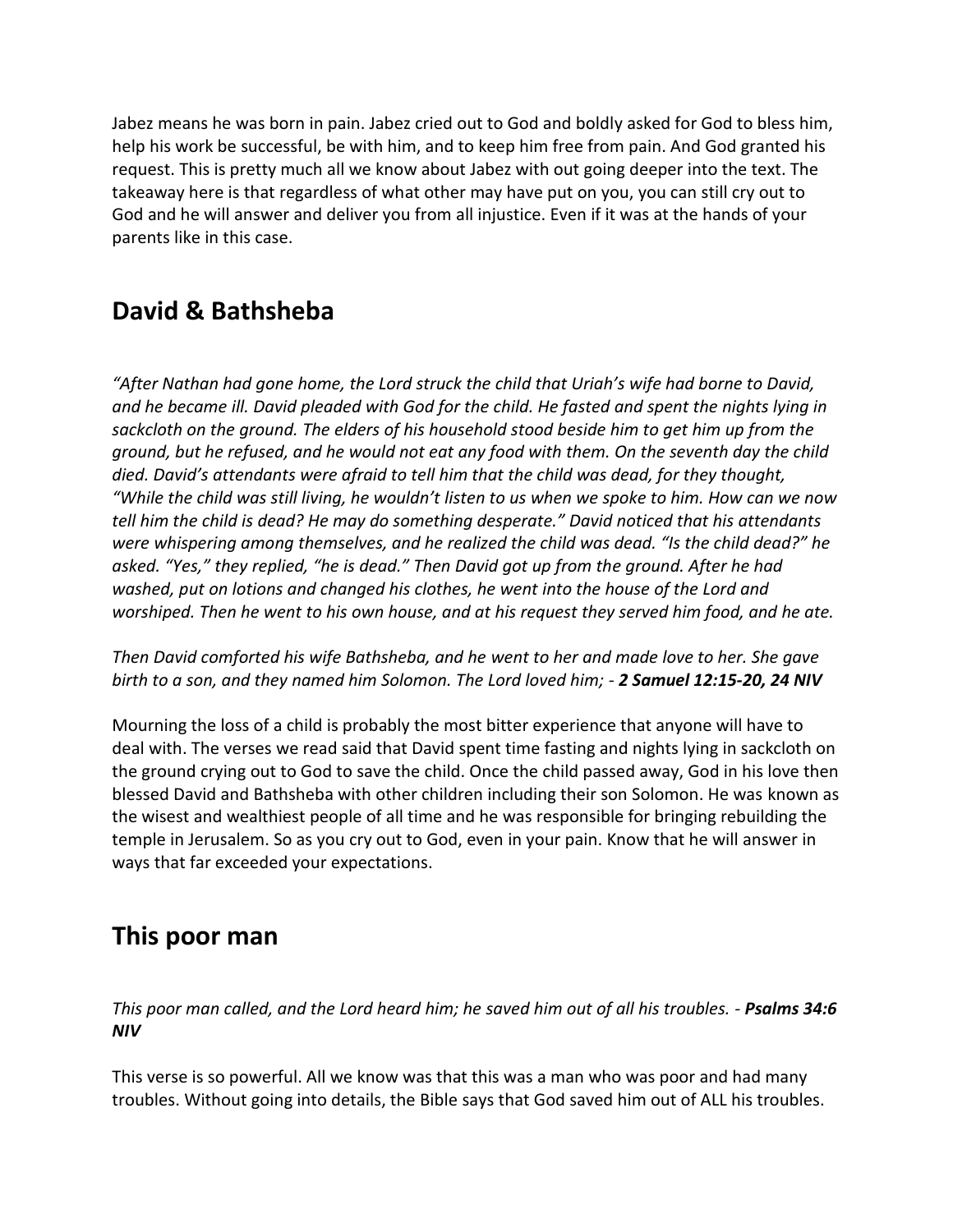It's powerful to know this because, this man could be just like you or me. The way that we this mans background is a mystery allows anyone to fit the criteria for God to deliver us from all our troubles when we cry out to him.

# **The Woman With An Issue Of Blood**

*And a woman was there who had been subject to bleeding for twelve years. She had suffered a great deal under the care of many doctors and had spent all she had, yet instead of getting better she grew worse. When she heard about Jesus, she came up behind him in the crowd and touched his cloak, because she thought, "If I just touch his clothes, I will be healed." Immediately her bleeding stopped and she felt in her body that she was freed from her suffering. At once Jesus realized that power had gone out from him. He turned around in the crowd and asked, "Who touched my clothes?" "You see the people crowding against you," his disciples answered, "and yet you can ask, 'Who touched me?' " But Jesus kept looking around to see who had done it. Then the woman, knowing what had happened to her, came and fell at his feet and, trembling with fear, told him the whole truth. He said to her, "Daughter, your faith has healed you. Go in peace and be freed from your suffering." - Mark 5:25-34 NIV*

This woman was suffering for 12 years. Doctors couldn't help her and she has no more money to spend. Since she was bleeding she was also considered unclean according to the law (Lev 15:25-27). So she had everything going against her but she first thought if she is just able to touch Jesus that she would be healed. Secondly she persevered through the crowd to actually get close enough to Jesus. Thirdly she followed through with her faith and effort to touch him. These are the three things that we need to keep in mind when we are trying to press through the circumstances to touch Jesus. The miracle that you are waiting for is right there waiting for you after you push through. This woman was defiled, destitute and desperate and she got her miracle and so can you.

### *Their heart cried out to the Lord,"O wall of the daughter of Zion, Let your tears run down like a river day and night; Give yourself no relief, Let your eyes have no rest. - Lamentations 2:18*

Chapter 2 of Lamentations includes a call for Gods people to pour out their hearts in the Lords presence. But we have to remember that we need to turn from our sins and sincerely repent before God before we even ask God to intervene in our situation. The people of god were stubborn and rebellious towards God and has caused great suffering. This verse said that we should give ourselves no rest to our eyes and no sleep but to continue to seek after God with all our heart.